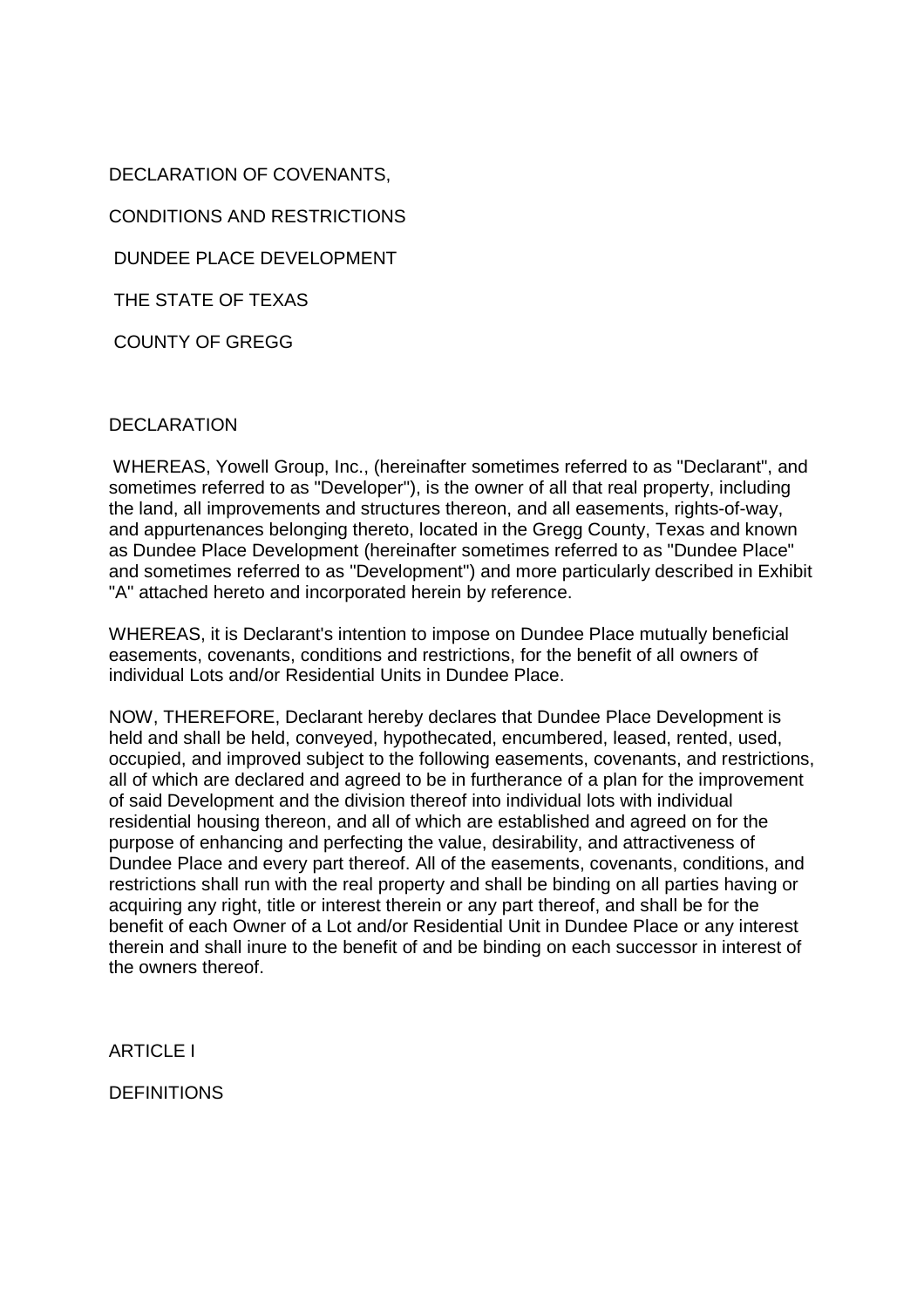# Association

1.01. "Association" shall mean Dundee Place Development Homeowners Association, a corporation organized under the Texas Non-Profit Corporation Act for the management of Dundee Place, the membership of which consists of the Owners of individual Lots and/or Residential Units in Dundee Place. Said Homeowner's Association shall be created. Board

1.02. "Board" shall mean the Board of Directors of Dundee Place Development Homeowners Association.

# Common Areas

1.03. "Common Areas" shall mean all portions of Dundee Place other than the Lots and/or Residential Units, including such areas designated on Exhibit "A" attached hereto and incorporated herein by reference and any additional areas later designated as such.

# **Declarant**

1.04. "Declarant" or "Developer" shall mean Yowell Group,Inc., its successors and assigns. Declaration

1.05. "Declaration" shall mean the within Declaration of Covenants, Conditions and Restrictions for Dundee Place Development.

# Homeowner

1.06. "Homeowner" or "Owner" shall mean any person, firm, corporation, partnership, association, trust, or other legal entity, or any combination thereof, who or which owns a Lot and/or Residential Unit in Dundee Place.

# Lot

1.07. "Lot" shall mean each of the Lots created by a plat, covering all or any portion of the land included as a part of Dundee Place Development except for Lot 1, Block 1, Phase I which is not subject to the Covenants and Restrictions.

# Mortgagee

1.08. "Mortgagee" shall mean a person or entity which holds a mortgage on a Lot and/or Residential Unit in Dundee Place as security for repayment of a loan.

Plat

1.09. "Plat" shall mean any recorded plat of Dundee Place Development covering any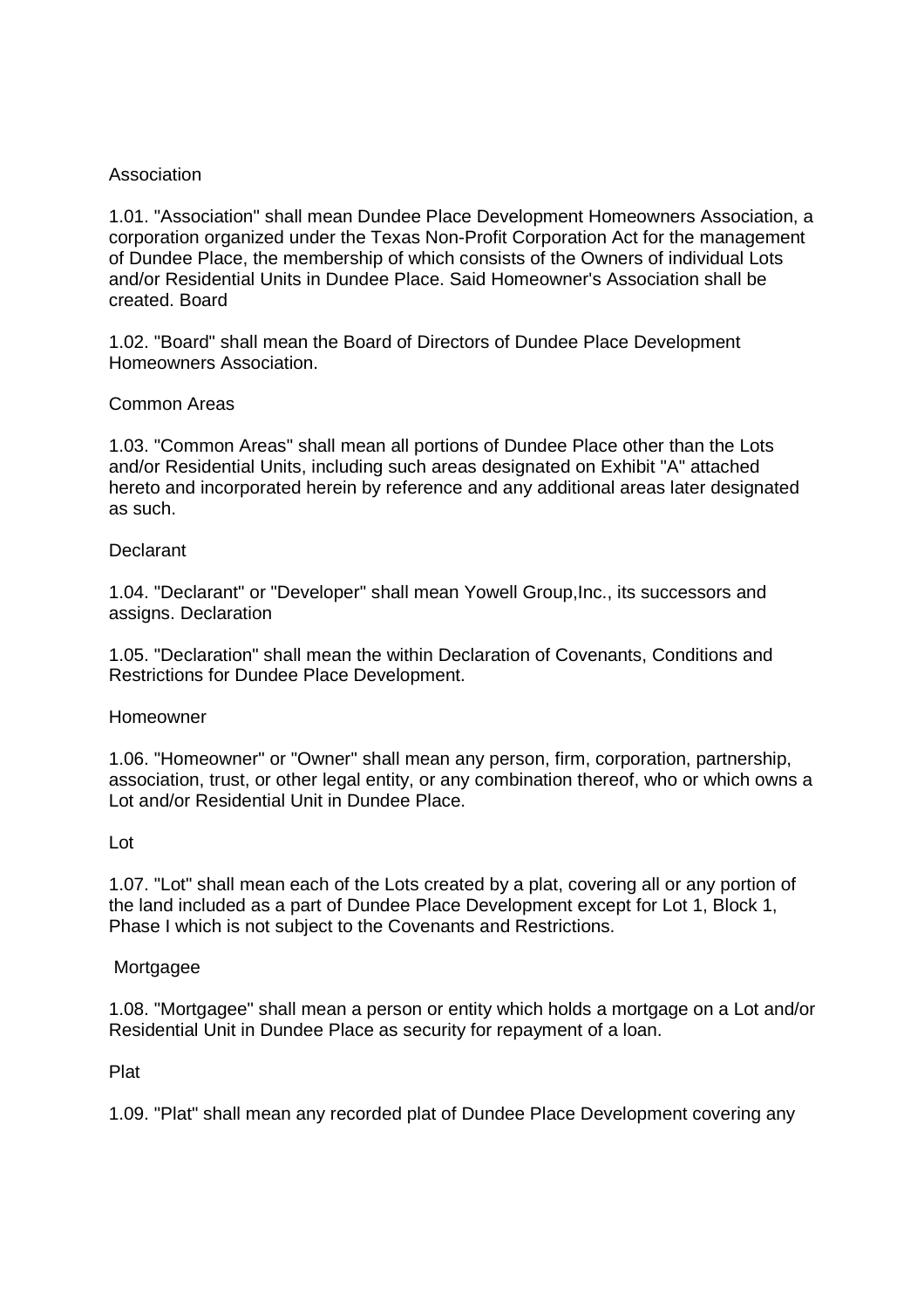portion of the land, it being contemplated that the Developer will be filing several plats by Units or Phases as the land is developed.

Residential Unit

1.10. "Residential Unit" shall mean a residence constructed or to be constructed on a Lot or Lots.

# Dundee Place

1.11. "Dundee Place" or "Development" shall mean the entire parcel or real property described in Exhibit "A" attached hereto, including the land, all improvements and structures thereon, and all easements, rights-of-way, and appurtenances thereto, which is divided or to be divided into individual Lots owned by individual owners and operated as a part of Dundee Place Development.

ARTICLE  $2$ 

# THE PROPERTY

Property Subject to Declaration

2.01. All the real property described in Exhibit "A" hereto including the land, all improvements and structures thereon and all easements, rights-of-way and appurtenances belonging thereto, shall be subject to this Declaration, excluding Lot 1, Block 1, Phase 1 which is not subject to these Covenants, Conditions and Restrictions.

2.02. Each owner shall be entitled to he exclusive ownership and possession of his Lot and/or his individual Residential Unit. Any Lot and/or Residential unit may be jointly or commonly owned by more than one person.

2.03. The Common Areas described in Exhibit "A" attached hereto shall be under the exclusive management and control of Dundee Place Development Homeowners' Association subject to the Interim Management provisions as provided for in Paragraph 3.06. Declarant and Developer, Yowell Group, Inc. will retain title to all Common Areas until such time as these areas are deeded to the Association in accordance with the Interim Management provisions in Section 3.06. Each Owner is granted a nonexclusive easement covering the use of the Common Areas in accordance with the purpose for which they are intended, without hindering or encroaching on the lawful rights of the other Owners.

Partition of Common Areas

2.04. The Common Areas, shall remain undivided and shall not be the object of an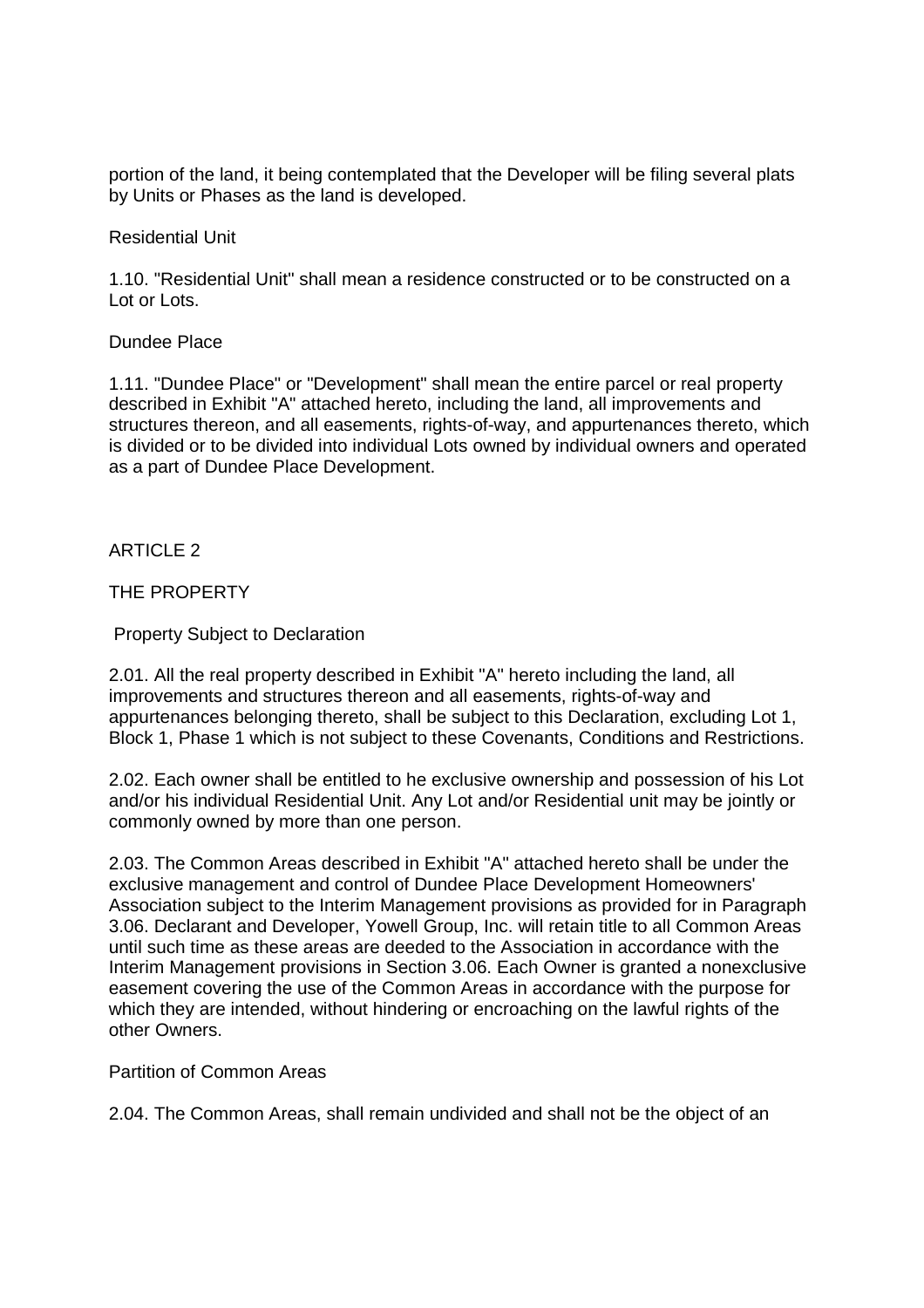action for partition or division of the ownership so long as the property remains a part of The Dundee Place Development. In any event, all mortgages must be paid prior to the bringing of an action for partition and the written consent of all Mortgagees must be obtained prior to the bringing of an action for partition.

# ARTICLE  $3$

# ASSOCIATION MANAGEMENT AND CONTROL

3.01. The Homeowners' Association, organized as a nonprofit corporation under the Texas Non-Profit Corporation Act, operating under the name of Dundee Place Development Homeowners' Association, is charged with the duties and vested with the powers prescribed by law and set forth herein and in its Articles of Incorporation and Bylaws.

# Membership

3.02. Membership in the Association is automatically granted to the Owner of each Lot and/or Residential Unit in Dundee Place. On the transfer of title to any Lot and/or Residential Unit, the membership of the transferor automatically ceases and each new Owner immediately becomes a member.

# Voting Rights

3.03. Voting shall be based on the ownership of a Lot and/or Residential Unit. The Owner of each Lot is entitled to one (1) vote of the total votes allocated to the Association. In addition to the one vote per Lot each Owner is entitled to an additional one (1) vote for any Residential Unit or part thereof built on an individual Lot.

#### Membership Meetings

3.04. Meetings of the members shall be called, held and conducted in accordance with the requirements and procedures set forth in the Bylaws.

#### General Powers and Authority

3.05. The Association, upon incorporation according to the laws of the State of Texas, shall have all the powers of a nonprofit corporation established under Texas law, subject only to the limitations contained in this Declaration and in the other Governing Instruments. The Association, subject to the Interim Management provisions as provided for in Paragraph

3.06, may perform all acts which may be necessary for, or incidental to, the performance of the obligations and duties imposed on in by this Declaration and the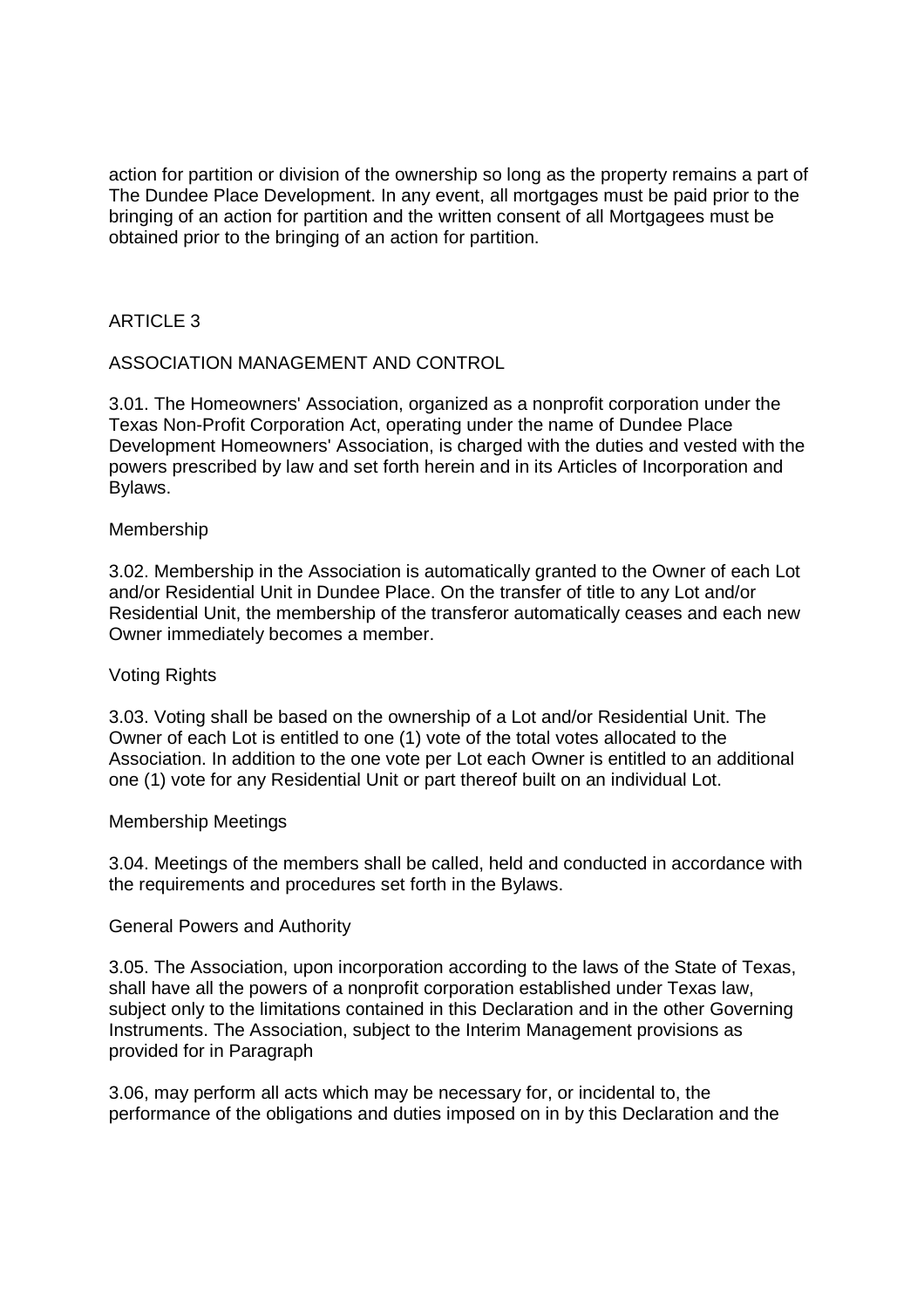other Governing Instruments. The powers of the Association shall include, but are not limited to, the following:

(a) The power to establish, fix, and levy assessments against the Owners in accordance with the procedures set forth in Article 4 of this Declaration and subject to the limitations therein.

(b) The power to adopt reasonable operating rules and regulations governing the use of the Common Areas and the facilities, if any, located thereon, as well as the use of any other Association property.

(c) The right to institute and maintain actions for damages or to restrain any actual or threatened breach of any of the provisions of the Governing Instruments or Association Rules and Regulations either in its own name and on its own behalf or on behalf of any consenting Owner.

(d) The right to discipline members for violation of any provisions of the Governing Instruments or Association Rules and Regulations by suspension of the violator's voting rights, privileges for use of the Common Areas, or by imposition of monetary penalties, subject to the following limitations:

(I) The accused member must be given an opportunity to be heard with respect to the alleged violation.

(ii) Any suspension of privileges and/or imposition of monetary penalties shall be reasonably related to the member's violation.

(e) The power to delegate its authority, duties, and responsibilities, through the Board of Directors, to such committees, officers, employees, or agents as are permitted to be retained under the Governing Instruments.

(f) The right through its agents or employees, to enter any lot when necessary in connection with any maintenance, landscaping, or construction for which the Association is responsible. Such entry shall be made with as little inconvenience to the Owner as is practicable, and any damage caused thereby shall be repaired by the Association at its own expense.

(g) Homeowners Association shall own and be responsible for maintaining all Homeowners Association/Common Areas, the proposed fence along Dundee Road, RV parking, private alleys, and private parks.

(h) Maintenance of the private storm water detention area as shown on Exhibit "A' is the responsibility of the Homeowners Association. The storm water detention area is to be maintained in such a manner as to continue to function for the purpose of storm water detention. No structures or fences may be constructed within this area nor may any planting of shrubs, frees, flowerbeds, etc. be located within this area in such a manner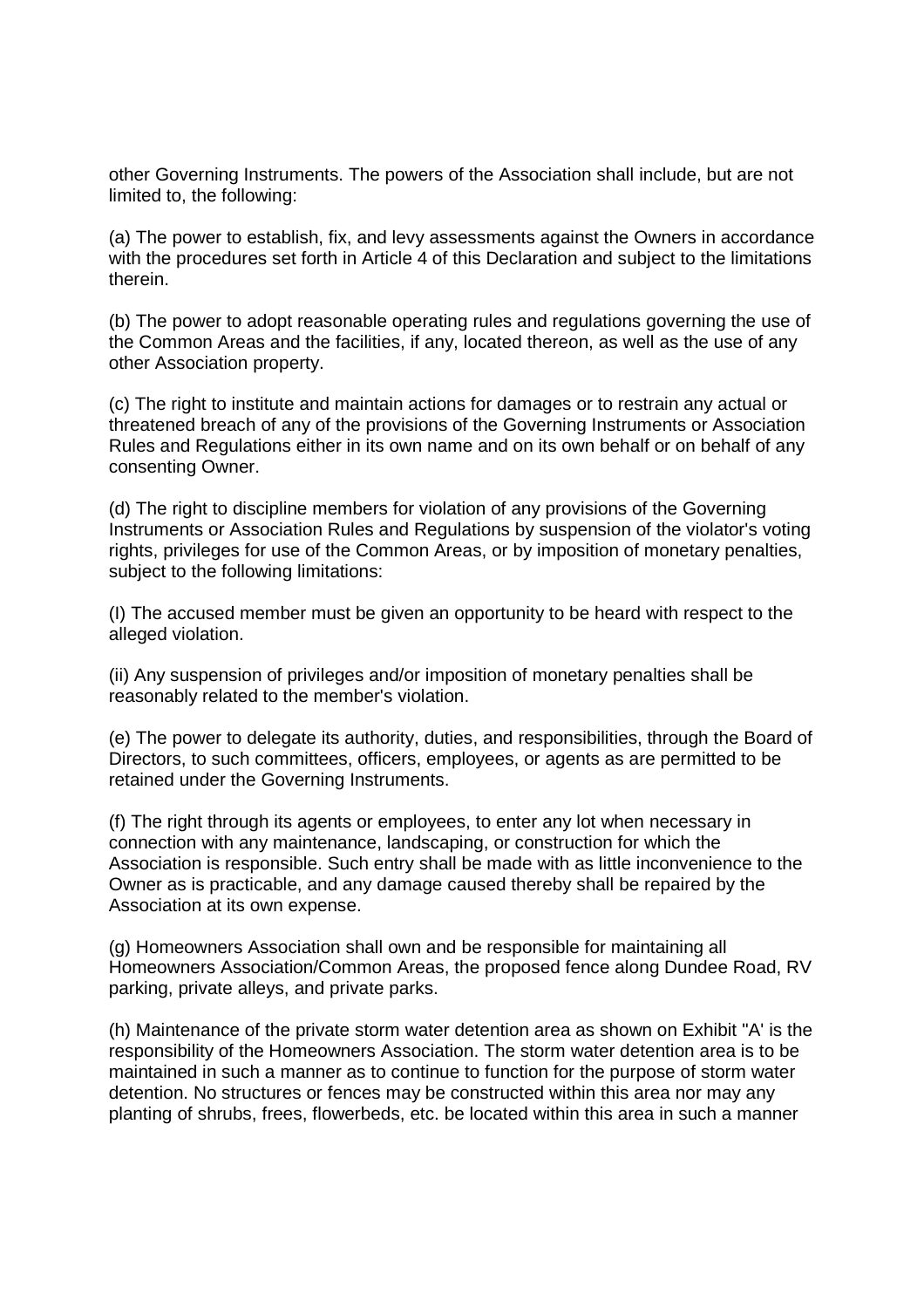to block, impede or hinder the flow of or storage of storm water. The City of Longview shall have right of access to inspect the storm water detention area for compliance with the City's detention and drainage regulations and if necessary may compel compliance by appropriate court action.

### Interim Management

3.06. The Developer and Declarant, Yowell Group, Inc., will have exclusive management and control over Dundee Place Development until such time as seventeen (17) lots out of the total of twenty-two (22) lots in Phase I are owned and occupied by Owners of completed Residential Units in Dundee Place, and/or until Seventy-Five (75%) percent of the lots in Phase II, Phase Ill, and possibly Phase IV are owned and occupied by the Owners of completed Residential Units in Dundee Place. When 17 lots out of 22 lots in Phase I are so owned and occupied, Developer will deed to the Association all those Common Areas in Phase I as described on Exhibit "A"and the Association will assume management and control of the Common Areas and occupied Lots and/or Residential Units in Dundee Place-Phase I.

During this Interim Management period Declarant will collect the Regular Monthly Assessment of fifty dollars (\$50.00) per month due from each Lot owner. Declarant will supervise the total yard care due each Lot during this Interim Management period.

Additionally, during the Interim Management period, the Association will set up its initial organization including incorporation under the non-profit corporation laws of Texas, filing of its Articles of Incorporation, and drafting its Bylaws. The Association will establish its complete management structure including Board of Directors, Officers, and various committees as designated by the Association under its Bylaws. However, the Association as established will serve only as an advisory committee to Declarant during the Interim Management period. Declarant will endeavor to cooperate with the Association to accomplish any request presented during this Interim Management period, however, Declarant will in no way be bound by the vote of the Association membership.

At such time as Developer commences the development of Dundee Place Development Phase II, Developer will again serve as the Interim Manager for the properties in that phase subject to the conditions and provisions as expressed above. When 75% of the Lots in Phase II are so owned and occupied, Developer will deed to the Association all those Common Areas in Phase II as described on Exhibit "A" and the Association will assume management and control of the Common Areas and occupied Lots and/or Residential Units in Dundee Place--Phase II, and Phase Ill, and maybe Phase IV.

ARTICLE 4

ASSESSMENTS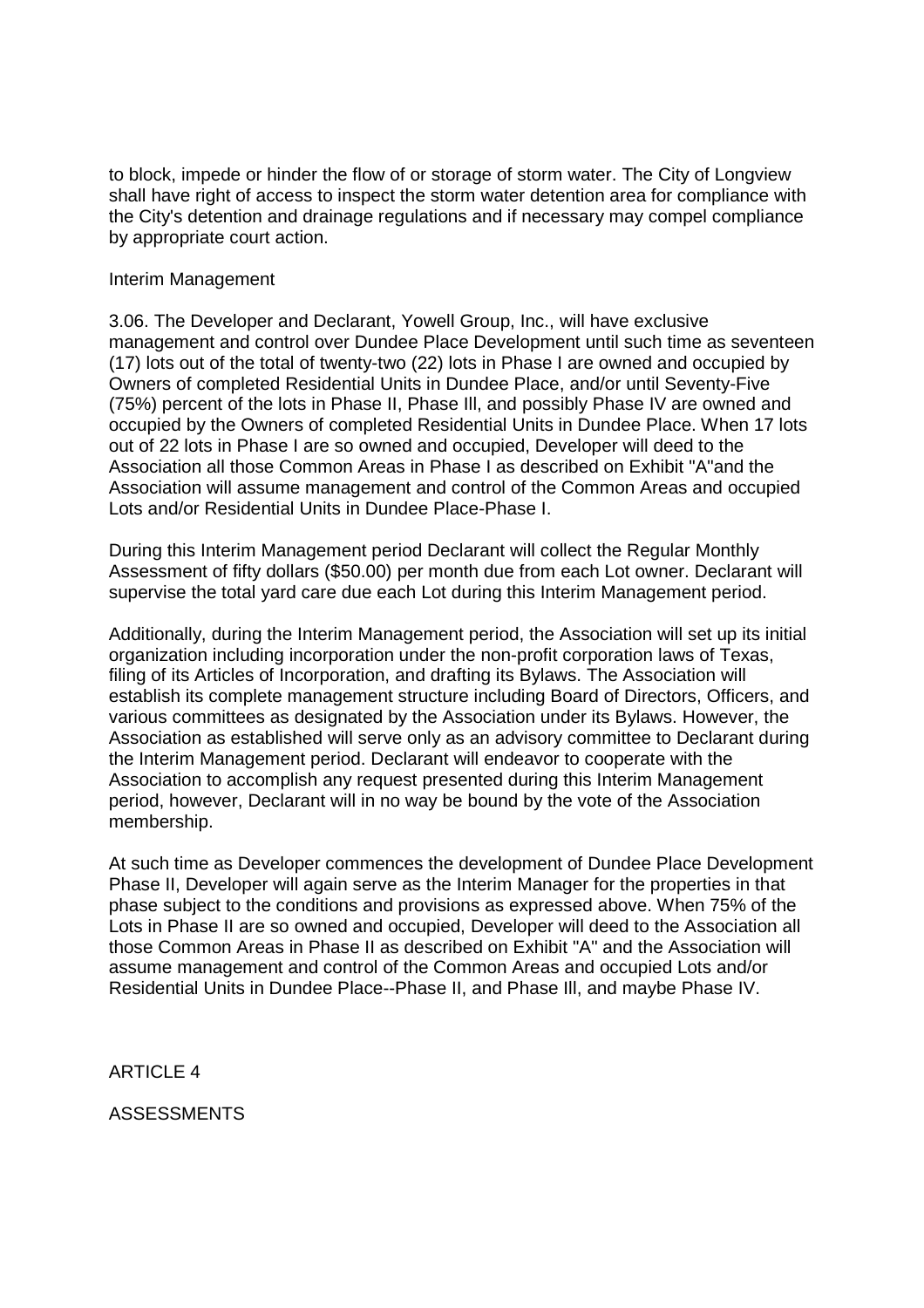# Covenant to Pay

4.01. Each owner by acceptance of the deed to such Owner's Lot is deemed to covenant and agree to pay to the Association the Regular and Special Assessments levied pursuant to the provisions of this Declaration. All monies collected shall be put into a Management Fund to be used to defray expenses attributable to the ownership, operation, and maintenance of Common Areas by the Association. The Owner may not waive or otherwise escape liability for these assessments by nonuse of the Common Areas or by abandonment of such Owner's Lot.

# Assessments

4.02. Regular and Special Assessments shall be made in accordance with the following:

# Regular Monthly Assessments

(a) Effective as of October 1,1998, the Regular Monthly Assessment levied by Dundee Place Development Homeowners' Association shall be Fifty Dollars (\$50.00) per month for each Lot owned which is a total annual assessment of Six Hundred and No/I 00 Dollars (\$600.00) for each Lot owned. Said annual assessment may be increased each year not more than fifteen per cent (15%) above the maximum assessment for previous year without a vote of the members. The maximum annual assessment may be increased above fifteen per cent (15%) by the vote or written consent of a majority of the members of the Association. The Board of Directors of Dundee Place Development Homeowners' Association may affix the annual assessment at an amount not in excess of the maximum.

# Special Assessments

(b) In addition to the annual assessments authorized above, Dundee Place Development Homeowners' Association may levy in any assessment year, a Special Assessment applicable to that year only, for the purpose of defraying in whole or in part, the cost of any construction, reconstruction, repair or replacement of a capital improvement on the common area, including fixtures and personal property related thereto. Any such assessment must be approved by two-thirds (2/3rds) vote of the members of the Association.

# Notice and Quorum

4.03. Notice and a quorum are required for action authorized under Sections 4.02 (a) and/or (b). Written notice of any meeting called for the purpose of taking any action authorized by Sections 4.02 (a) and/or (b) shall be sent to all members not less than seven (7) days nor more than fifteen (15) days in advance of such meeting. In the event that the proposed action is favored by a majority of the votes cast at such meeting, but less than the requisite majority of the total membership of the Association, said action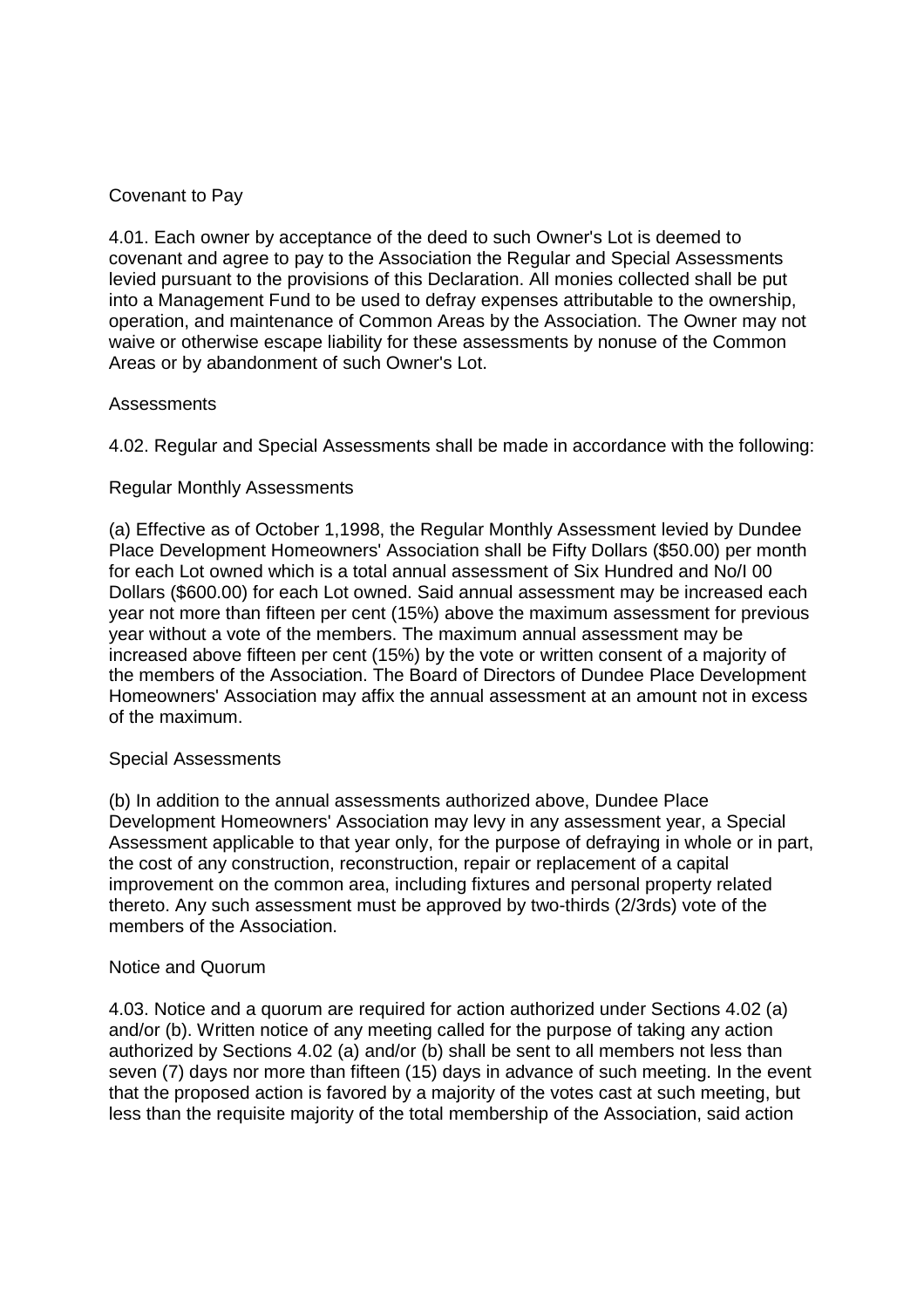shall be conditionally passed. If within thirty (30) days the members of the Association meet with a quorum and sufficient votes are obtained opposing the conditional action then such conditional action will be revoked and said increase in the Regular and/or Special Assessments will be void. If the necessary opposition vote is not obtained the conditional resolution will be final and the Regular and/or Special Assessment will be effective as of the date of the conditional vote.

#### Commencement of Assessments

4.04. Regular Assessments shall commence for each Lot in Dundee Place on the first day of the next month following the date of closing on the sale of that Lot and both Regular Monthly and Special Assessments will be fixed at the same rate for each individual Lot.

#### Liability for Assessments

4.05. Each Regular Monthly Assessment and each SpecialAssessment shall be a separate, distinct, and personal debt and obligation of the individual Owner against whom the same .are assessed. The amount of any assessment not paid when due shall be deemed to be delinquent.

#### Remedies for Nonpayment of Assessments

4.06. Any assessment not paid and received within ten (10) days of the date when it is due and payable shall be deemed delinquent, and, without notice, shall accrue a late charge for additional collection cost to be set by the Board; provided, however, such charges shall be made only to the extent legally permissible. Such delinquent payment shall also, at the Board's option, bear interest at the rate of ten per cent (10%) per annum from the date originally due until paid. If any such amount o shall remain unpaid longer than fifteen days past the date when it is due and payable, at the Board's election, the assessments due from the delinquent Owner for the next twelve (12) months may be accelerated, and thereby become at once due and payable, and from the fifteenth (15th) day of such month until paid shall bear interest at the rate often per cent (10%) per annum. If, after the assessment for the next twelve (12) months has been accelerated by the Board, satisfactory payment of the assessment and accrued interest are paid, then the Board may allow such charge to again be paid on a monthly basis. In order to secure payment of any Regular or Special Assessment, a vendor's lien and superior title to each Lot and/or Residential Unit constructed thereon shall be and is hereby reserved and granted to the Association, which lien may be foreclosed either through appropriate judicial proceedings by the Association or by public sale without judicial proceedings. Each Owner, by accepting conveyance of a Lot, together with any improvements situated thereon, irrevocably grants to the-Association a power of sale so that the lien securing payment of the unpaid sums required to be paid by this Declaration may be foreclosed at public sale without judicial proceedings in the manner permitted by law in the State of Texas for mortgagees foreclosing under a Deed of Trust. The vendors lien and superior title herein reserved shalt be subordinate in all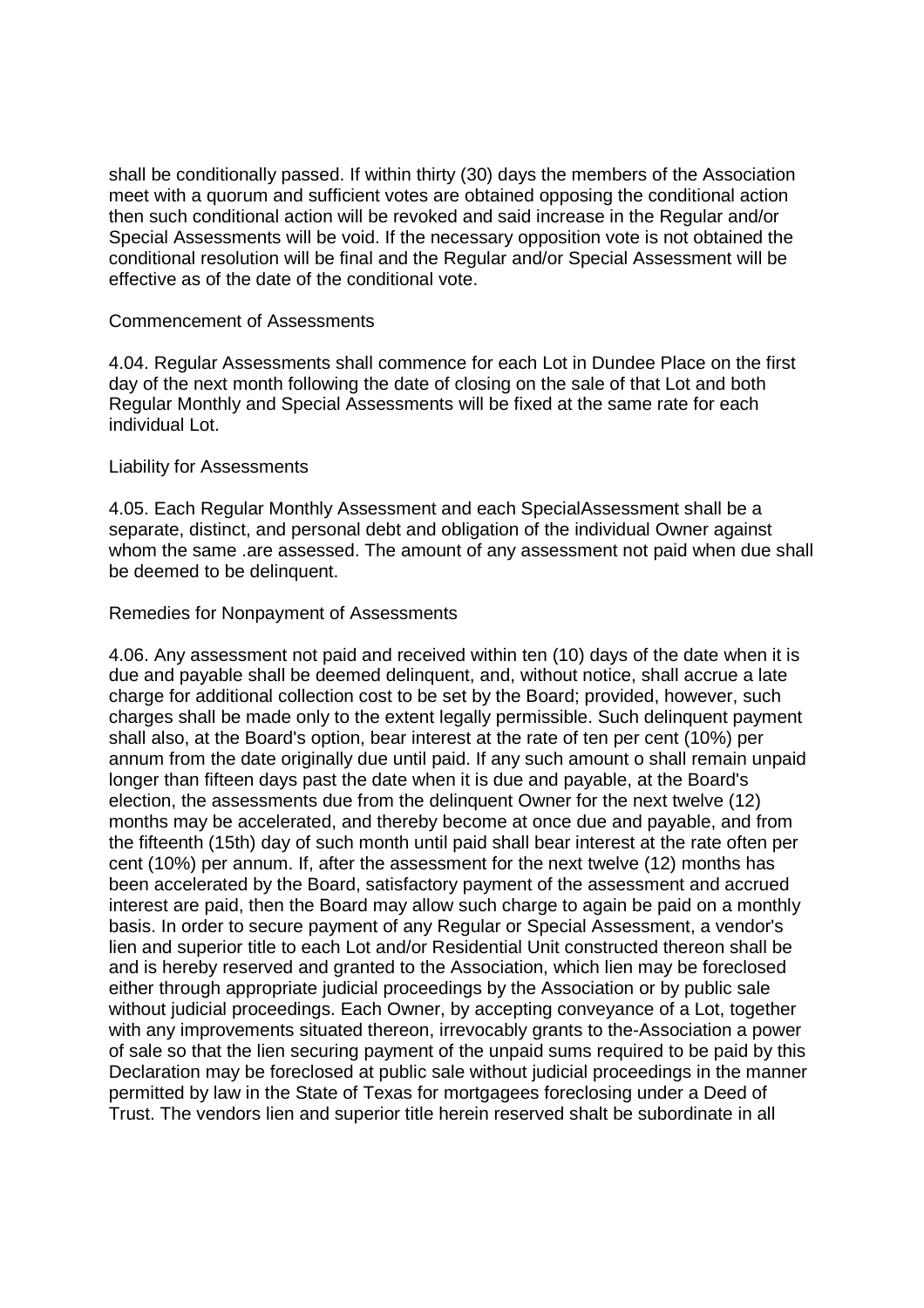respects to any mortgage. In addition to foreclosing the lien hereby retained, in the event of nonpayment of any Owner of such Owners' Regular or Special Assessments, the Association may, acting through the Board, upon ten (10) days prior written notice thereof to such nonpaying Owner, and in addition to all other rights and remedies available at law or otherwise, upon ten (10) days written notice, purchase from such nonpaying Owner (and for this purpose each Owner hereby grants to the Association an option to so purchase) such nonpaying Owner's Lot and/or Residential Unit thereon at a purchase price equal to the price at which such Owner originally purchased same, less the amount of the unpaid portion of the assessments given rise to such option and less the balance of any debt secured by any mortgage encumbering the subject Lot and/or Residential Unit (said option being expressly subordinate to any mortgage on such nonpaying Owner's Lot and/or Residential Unit).

Payment of Assessments on Conveyance of Lot

4.07. On the sate or conveyance of a Lot, all unpaid assessments against an Owner for his share in the expenses to which Paragraph 4.02 refers shall first be paid out of the sale price or by the purchaser in preference over any other assessments or charges of whatever nature, except the following:

(a) Assessments, liens, and charges in favor of the state and any political subdivision thereof for taxes past due and unpaid on the Lot and/or Residence.

(b) Amount due under mortgage instruments duly recorded.

# ARTICLE 5

GENERAL PROVISIONS RELATING TO USE AND OCCUPANCY

Restrictions on Use

5.01. Dundee Place shall be occupied and used only as follows:

(a) Each Lot shall be used for a Residential Unit for a single family and for no other purpose, and the minimum living area for each individual dwelling shall be at least 1,500 square feet unless a smatter unit is approved by Declarant, Yowelt Group, Inc., its successors or assigns.

(b) All plans and specifications for initial Residential Units in each Phase must be approved by Declarant, YowelI Group, Inc., it's successors or assigns, prior to beginning initial construction on an individual Lot in order that Developer, at its sole discretion, can insure continuity and architectural integrity of Dundee Place.

(c) No storage buildings, workshops, sheds, or similar structures can be built or later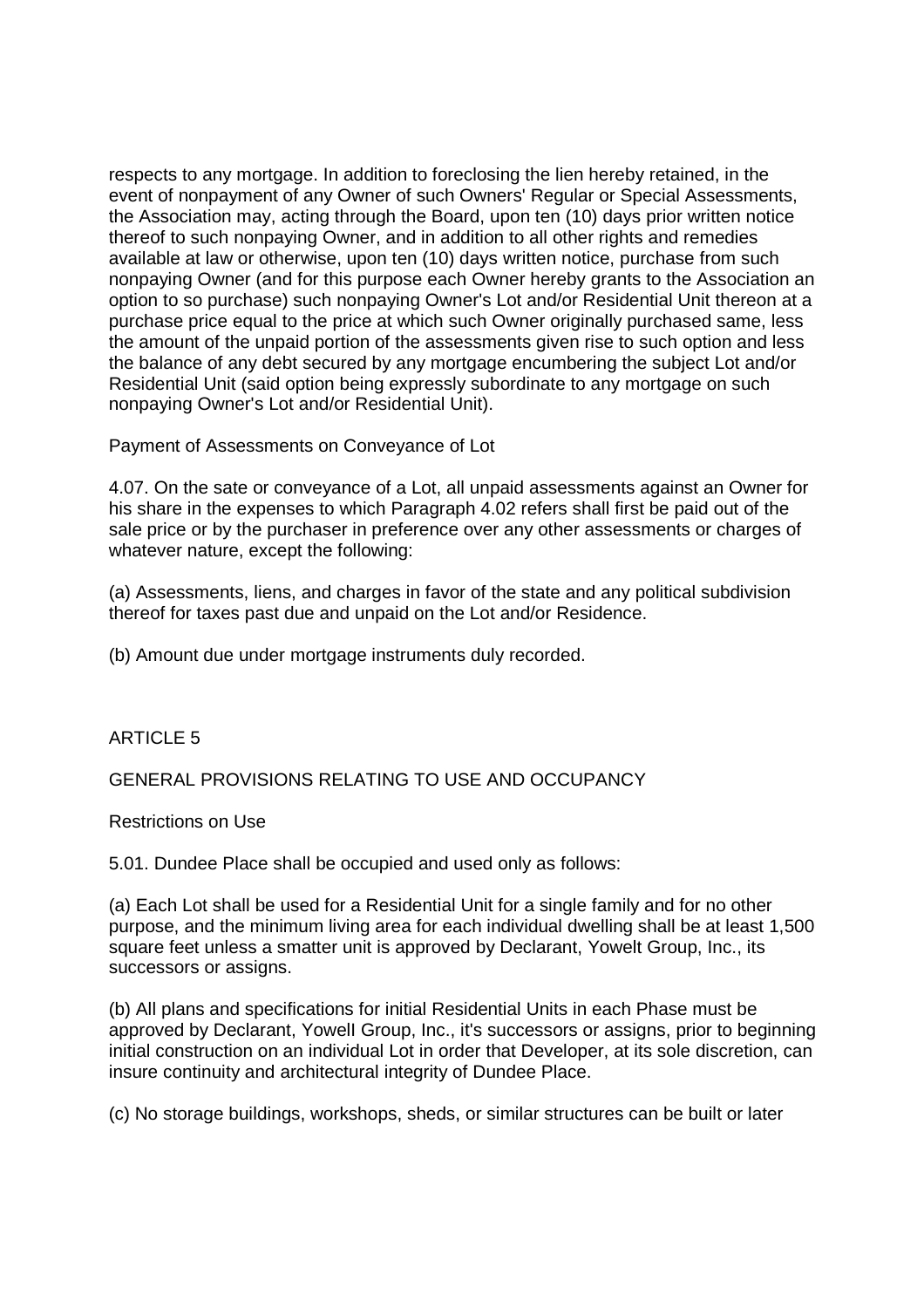added without the express written approval of Declarant during the Interim Management period, and thereafter the Association.

(d) No overnight parking of trailers, boats, motor homes, or similar vehicles is permitted in Dundee in Dundee Place.

(e) All driveways are to be concrete or comparable hard surface but under no circumstances shall they consist of only dirt or asphalt. Individual driveways to Dundee Road shall not be allowed except for existing drive Lot 1, Block 1, Phase 1, known as 3401 Dundee Road, Longview, Texas.

(g) No railroad ties for purpose of landscaping are permitted in the front yard of a Residential Unit.

(h) The front yard of each Residential Unit must be appropriately landscaped, including sprinkler system, concrete walkway, and a six-foot wood privacy fence joining each Residential Unit near the font corners. All rear yards must be closed with a six-foot privacy fence compatible with existing privacy fences and constructed with material of maximum durability to withstand weather damage. Privacy fences and landscaping must be maintained in a continuous manner to be functional and attractive. In the event the Association deems it necessary to perform essential repairs or maintenance, they can require appropriate payment from the Owner.

(i.) Each individual Owner is responsible for the exterior appearance of his individual Residential Unit and must avoid unsightly colors when repainting. Future changes in color must blend with the typical residences in Dundee Place, and in the event an owner fails to maintain the exterior of the Residential Unit in the condition typical to those around it, the Association has a aright to hire the work done and require payment form the Owner.

(j.) Only dogs, cats and typical house pets will be allowed, and must be at all times contained within the fenced area of the Residential Unit and if outside the individual fenced enclosure must be on a leash and in control at all times.

(k) No business, professional, or commercial activity of any type shall be operated from or out of any Residential Unit or any Common Areas with the exception of the business of Developer and the transferees of Developer in developing all the Lots as provided for. (

l.) No sign of any kind shall be displayed to public view on the Lot or the Common Areas without the prior written consent of the Declarant during the Interim Management period and thereafter the Association, except customary name and address signs and lawn signs not more than five square feet in size advertising a property for sale or rent.

(m.) No noxious or offensive activity shall be carried on in any Residential Unit or in the Common Areas, nor shall anything be done therein which may be or become an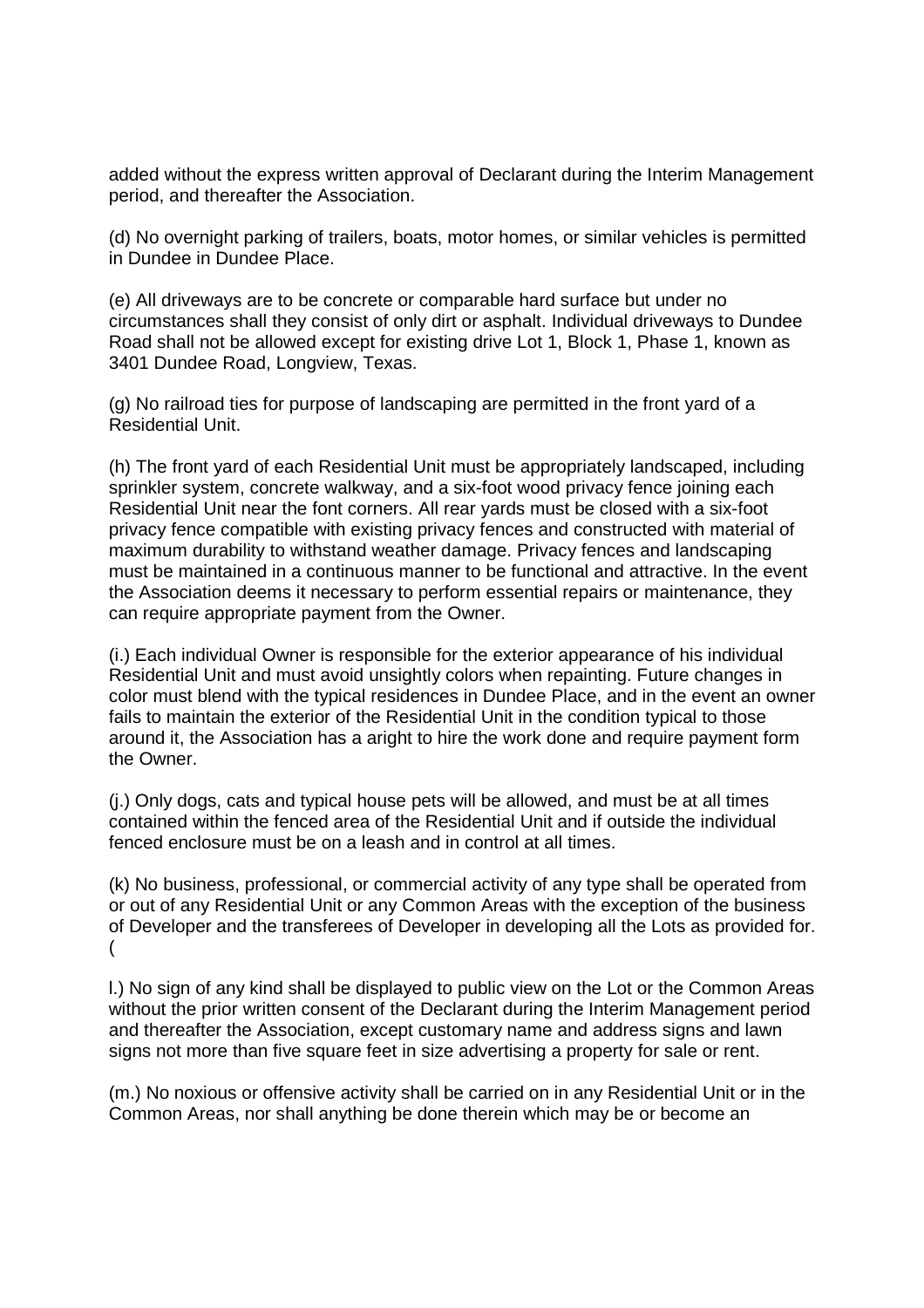annoyance or nuisance to the other Owners.

(n) No Owner shall use or permit such owner's Residential Unit or any Common Areas to be used for any purpose which would (i) void or increase the cost of any insurance in force with respect to the Development, or (ii) make it unreasonably difficult to obtain any insurance required by this Declaration, or (iii) constitute a public or private nuisance, which determination may be made by the Board in its sole discretion, or (iv) constitute a violation of any applicable law, ordinance, rule or regulation (including the Rules and Regulations of the Association), or (v) unreasonably interfere with the use and occupancy of the Development by the other owners as determined by the Board in its sole discretion.

(o) Owner shall at times observe and comply with the Rules and Regulations of the Association.

(p) Specifically exempted from the provisions of this section are activities of the Developer carried out in the regular pursuit of construction, maintenance and sales within the Development, which exemption shall end when all development activity including sales are completed. Such exemption includes but is not limited to maintaining Lots as model homes, placing advertising signs on project property, and generally making such use of Dundee Place's Lots and Common Areas as is necessary to carry on construction, maintenance, and sales activities.

#### **Maintenance**

5.02. Each Owner will enjoy total yard care year round by the person or persons hired by the Association and paid out of the Regular Monthly Assessments. The Association will also insure that the Common Areas and greenbelts are properly maintained. Except for those portions which the Association is required to maintain or repair, each Owner should at his sole cost and expense, maintain and repair his Lot and/or Residential Unit keeping the same in good condition and repair.

# Damage Liability

5.03. Each Owner shall be liable to the Association for all damage to the Common Areas or other Association property that is sustained by reason of the negligence or wilful misconduct of that Owner, his family, guests, or tenants.

#### **Easements**

o 5.04. The following exclusive and nonexclusive easements pertain to Dundee Place Development as follows:

(a) The Development and Lots shall be subject to an easement in favor of the Owners for minor encroachments created by construction, settling, rising or other movement of the Residential Units, and any encroachment resulting from the overhang or overlap of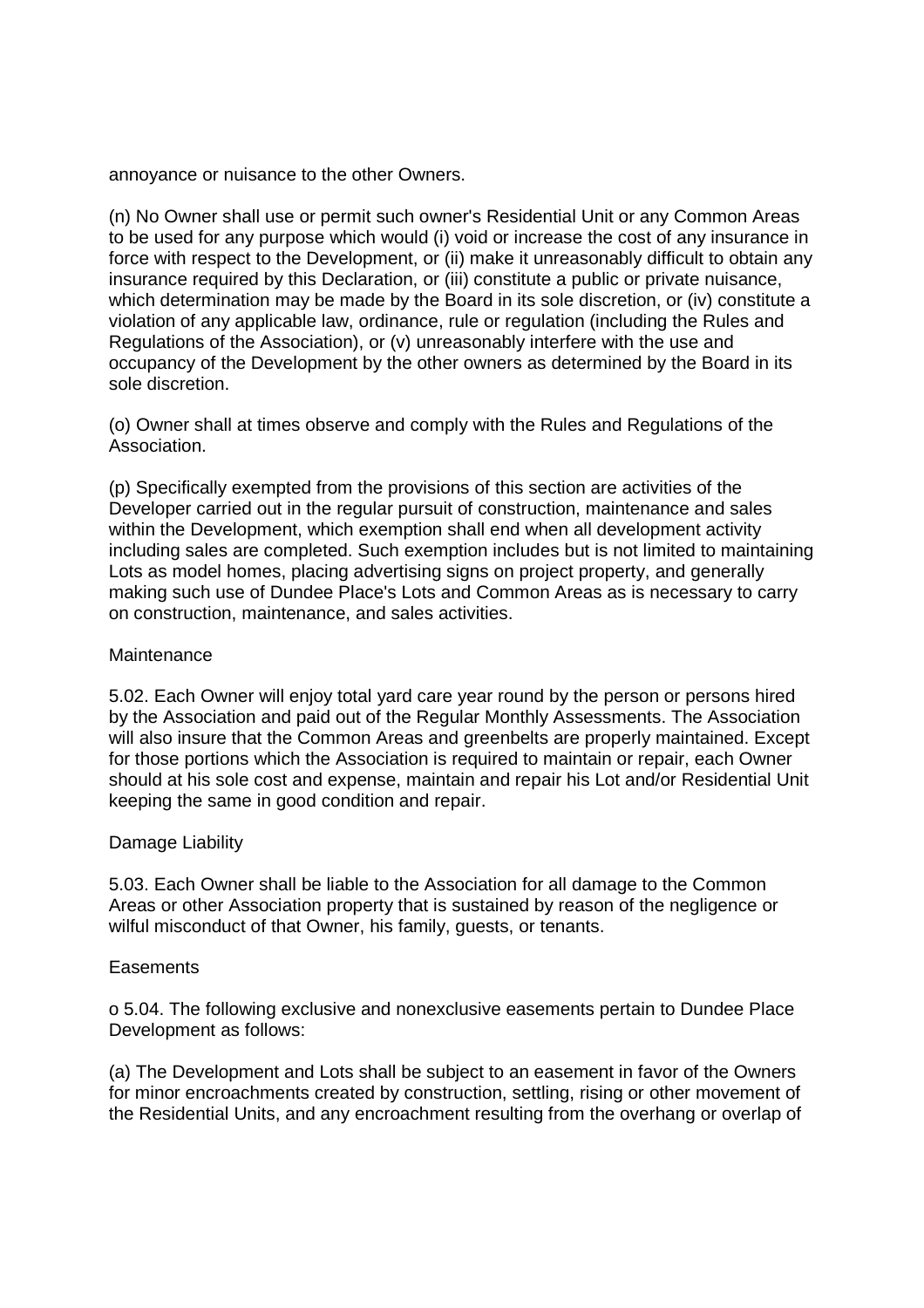roofs and gutters.

(b) A non-exclusive easement is hereby granted to each Owner in and to the Development for the purposes of access to and the maintenance and repair of each such Owner's Residential Unit, and if an Owner (including Developer) of any Lot must, in order to make reasonable repairs or improvements to such Lot and/or Residential Unit thereon, enter or cross the Common Areas or another Lot, such Owner shall have the right and an easement to do so, provided that such Owner shall use the most direct, feasible route in entering and crossing over such area and shall restore the surface so entered or crossed to its original condition at his own expense.

(c) A non-exclusive easement is hereby granted to each Owner in and to the Common Areas for each such Owner's use and enjoyment of the Common Areas, such easement being subject to the Rules and Regulations adopted, from time to time, by the Association.

(d) A non-exclusive easement is hereby granted to the Association in and to the Development for the purposes of providing and maintaining utility services (including without limitation electricity, gas, water, sanitary sewer, storm sewer, telephone, and television antenna) to the Residential Units and the Common Areas. The Association shall have the right to assign, from time to time, such easement on a non-exclusive basis to Owners or others for the purposes of providing and maintaining utility services to any such Owner's Residential Unit.

(e) Developer, so long as Developer owns any Lots, and the Association shall have the right and are hereby granted a non-exclusive easement to use the Common Areas and any Lot or portion thereof as may be needed for repair, maintenance, or construction on such Lot or the Common Areas.

(f) Drainage Easement. Each Lot Owner covenants to provide such easements for drainage and water flow as the contours of the land and the arrangement of buildings by Developer thereon requires.

(g) Special Easements. A special easement for use and enjoyment is granted to any Owner whose privacy fence adjoins an adjacent Residential Unit and extends his enclosed patio/garden area on to an adjacent Lot. Such special easement shall be restricted to those individual Lot Owners whose Residential Units are constructed in such a manner and where such an easement is the most practicable alternative to enclosing the patio/garden area, and will include only the area of the adjacent Lot enclosed by said Owner's privacy fence.

(h) Blanket Easement. An easement shall exist in favor of Developer and the Association over the Lots and the Common Areas for the construction of a common cable television system, a common sprinkler system, or any other item for the common benefit of the Lot Owners. An easement shall also exist for the purposes of repair and maintenance of any item so constructed. An entry upon any Lot or the Common Areas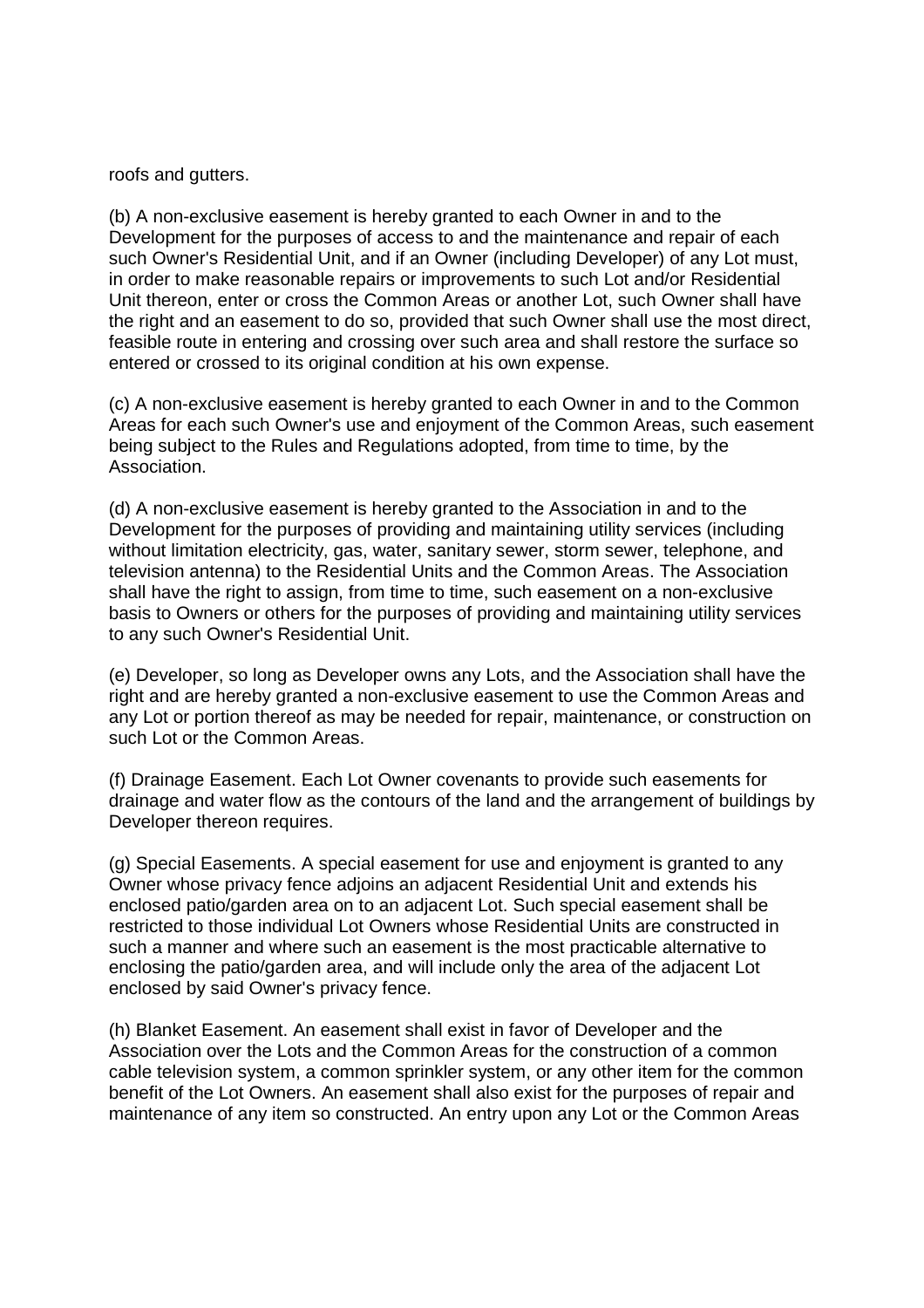to effectuate the foregoing purposes shall not be deemed a trespass. Each Lot Owner, by his acceptance of a deed to a Lot, agrees to subject any Lot owned by him to these easements, and covenants not to damage or destroy any portion of an item so constructed and shall hold the Association and/or Developer harmless for the cost of repairing or replacing any portion damaged or destroyed by such Lot owner, his family, or his guests and invitees.

(i) Developer reserves for the use and benefit of the Association a perpetual easement of reasonable dimension as shown on Exhibit "A" for the purpose of erecting and maintaining an entrance sign identifying the project.

# Party Walls

 5.05. Each wall that is built as a part of the original construction of the Residential Units upon the Development and placed on the dividing line between the Lots shall constitute a Party Wall and, to the extent not inconsistent with the provisions of this section, the general rules of law regarding Party Walls and liability for property damage due to negligence or willful acts or omissions shall apply thereto.

(a) The cost of the reasonable repair and maintenance of a Party Wall shall be shared in equal amounts by the Lot Owners who make use of such wall.

(b) If a Party Wall is destroyed or damaged by fire or other casualty, any Lot Owner who has used the Party Wall may restore it, and if any other Lot Owner thereafter makes use of the Party Wall, he shall contribute to the cost of restoration thereof equally with the other Owner without prejudice, however, to the right of any such Lot Owner to call for a larger contribution from the other Lot Owner under any rule of law regarding liability for negligence or willful acts or omissions.

(c) Notwithstanding any other provisions of this section, a Lot Owner who, by his own negligence or willful act or omission, causes a Party Wall to be exposed to the elements shall bear the whole cost of furnishing the necessary protection against such elements.

(d) The right of any Owner to contribution from any Owner under this section shall be appurtenant to the land and shall pass to such Owners' successors in title.

ARTICLE 6

DAMAGE OR DESTRUCTION

Owner's Obligation to Repair

6.01. Each Owner shall, at his sole cost and expense, repair his Residential Unit, keeping the same in a condition comparable to the condition of such Residential Units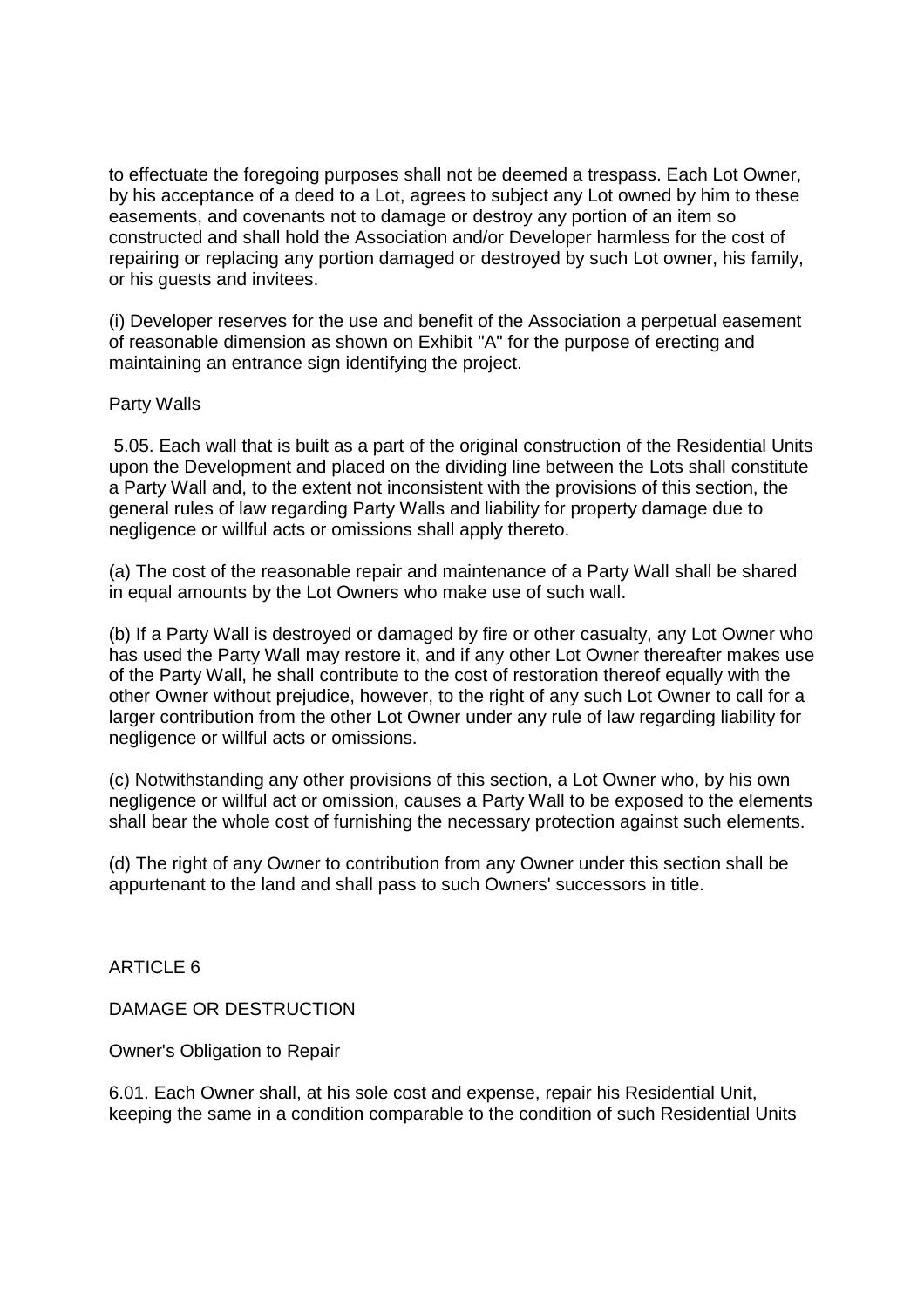at the time of its initial construction, excepting only normal wear and tear.

# Owner's Obligation to Rebuild

6.02. If all or any portion of a Residential Unit is damaged or destroyed by fire or other casualty, it shall be the duty of the Owner thereof, with all do diligence, to rebuild, repair, or reconstruct such Residential Unit in a manner which will substantially restore it to its appearance and condition immediately prior to the casualty. Reconstruction shall be undertaken within two (2) months after the damage occurs, and shall be completed within six (6) months after the damage occurs, unless prevented by causes beyond the control of the Owner or Owners.

# ARTICLE 7

# MISCELLANEOUS PROVISIONS

# Enforcement

7.01. Declarant, Dundee Place Development Homeowners' Association, or any individual Owner shall have the right to enforce, by any proceeding at law or in equity, all restrictions, conditions, covenants, easements, reservations, liens, and charges now or hereafter imposed by the provisions of this Declaration. Failure by Declarant, Dundee Place Development Homeowners' Association, or by any individual Owner to enforce any covenant or restriction herein contained shall in no event be deemed a waiver of the right to do so thereafter.

# **Severability**

7.02. Invalidation of any one of these covenants or restrictions by Judgment or Court Order shall in no way affect any other provisions, which will remain in full force and effect.

# Mortgagee Matters

7.03. Any Mortgagee, upon reasonable notice, shall be entitled to examine the books and records of the Association. Notwithstanding anything to the contrary in this Declaration, Developer states that the common property in this Development has a relatively insignificant influence upon the enjoyment of the premises, and has little or no effect upon the value of the property securing the mortgage for the individual Lots and/or Residential Units. Developer believes that this Development is a "DeMinimus" Planned Unit Development in that (a) the common properties influence and effect is as stated above; (b) its market ability has been proven; and (c) it is not subject to phasing or add-ons which have not yet been completed. Developer will seek final approval from the Regional Office of the Federal Home Loan Mortgage Corporation to insure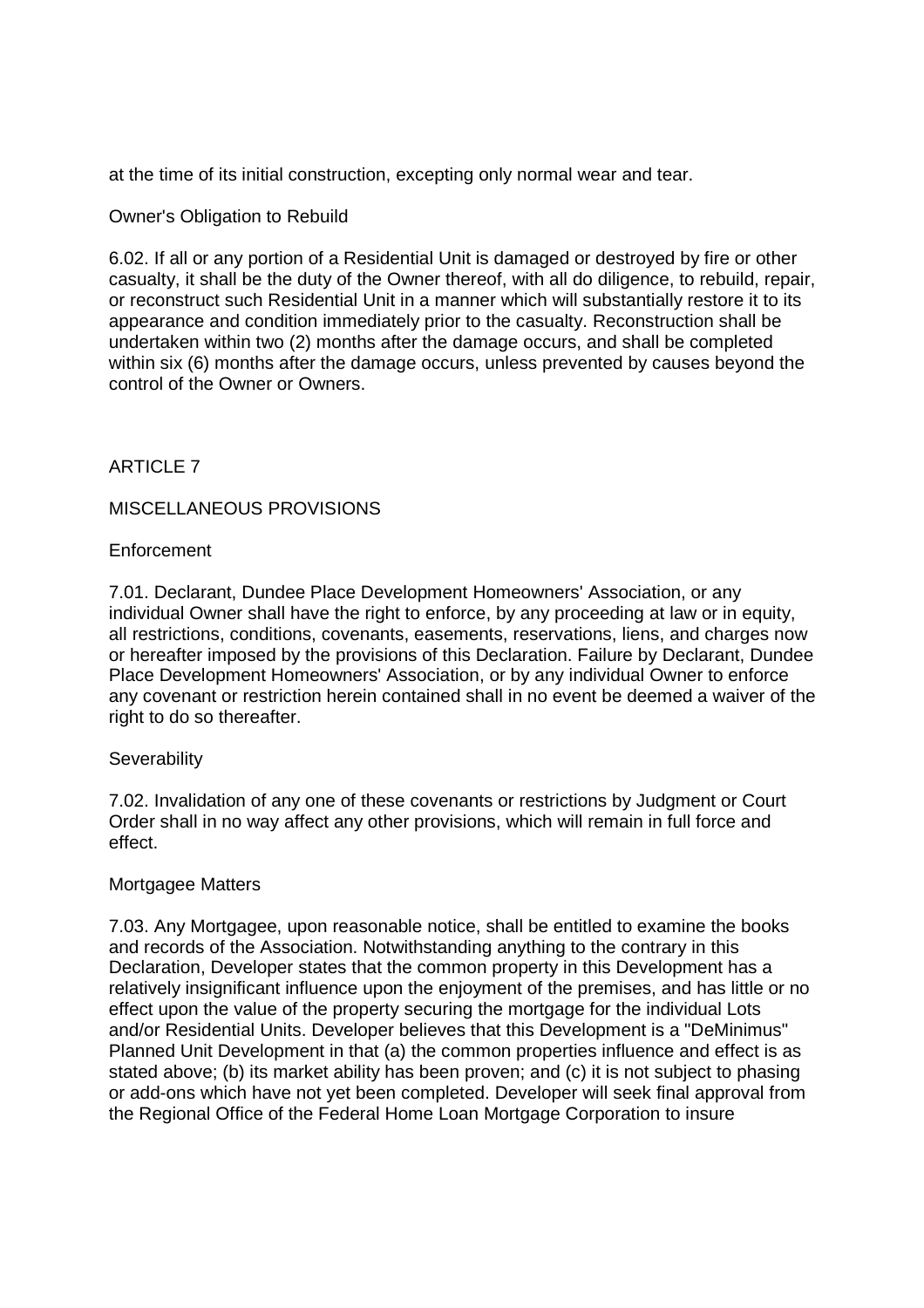classification as a DeMinimus Planned Unit Development. However, if the Planned Unit Development is not classified by FHLMC as DeMinimus, Seller states that Seller will amend this Declaration in order to comply with the requirements under a Class I Planned Unit Development.

# Rules and Regulations

7.04. The Rules and Regulations with respect to the day to day maintenance, operation and enjoyment of the Development may be amended from time to time by the Association. The Rules and Regulations are of equal dignity with and shall be enforceable in the same manner as, the provisions of this Declaration, but in the event of a conflict, this Declaration shall control. Each Owner, by accepting conveyance of an individual Lot and/or Residential Unit, agrees to comply with and abide by the Rules and Regulations as the same may be amended from time to time.

# **Exhibits**

7.05. Exhibit "X' attached hereto are incorporated herein by reference to this Declaration for all purposes as if set out verbatim herein.

# Violation of Covenants or Rules

7.06. In the event any Owner violates any of the covenants or provisions of this Declaration or the Rules and Regulations of the Association, the Board of Directors of the Association shall have the right and authority to impose a fine on the Owner in violation thereof for such sum as the Board of Directors may deem appropriate and reasonable under the circumstances, taking into consideration the severity of any such violation and whether or not any such violation continues after the owner receives a written request from the Association to cure or cease any such violation. Any fines so imposed upon an Owner by the Board of Directors shall not exceed Two Hundred Fifty Dollars (\$250.00) for any single violation. In the event a fine is imposed on an Owner pursuant to this section, the fine shall constitute a contractual obligation of the Owner to the Association and shall be payable to the Association at the same address as the Regular Monthly Assessments or Special Assessments within ten (10) days from the Owner's receipt of a demand therefore. The Association may enforce collection of any such fine in the same manner as provided in Article 4. The remedy provided for herein for violation shall be cumulative of all other remedies provided for in this Declaration or by law.

# Delay in Enforcement

7.07. No delay in enforcing the provisions of this Declaration as to any breach or violation thereof shall impair, damage or waive the right of any party entitled to enforce the same to obtain relief against or recover for the continuation or repetition of such breach or violation or any similar breach or violation thereof at any later time or times.